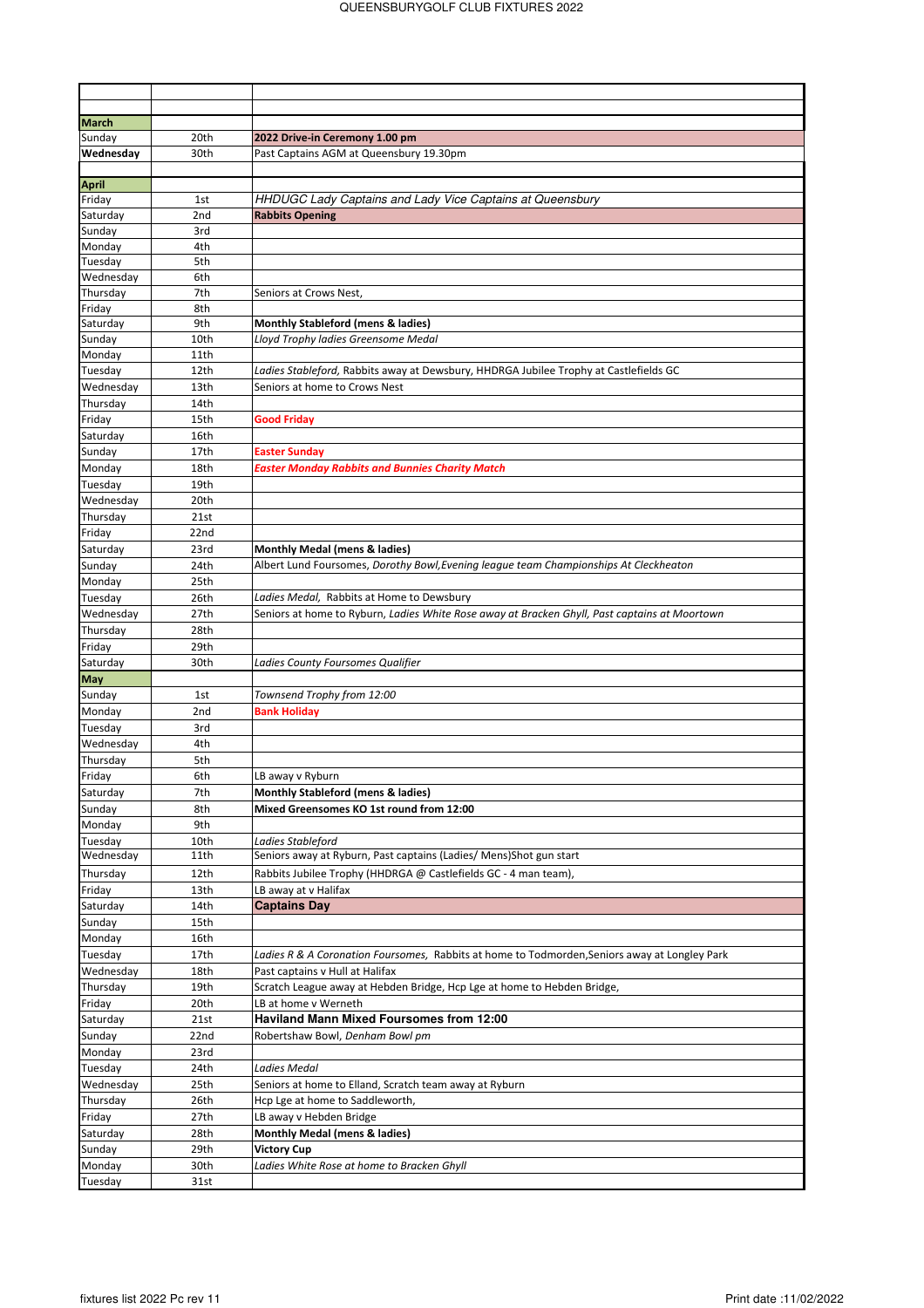| June                                   |                 |                                                                                                          |
|----------------------------------------|-----------------|----------------------------------------------------------------------------------------------------------|
| Wednesdav                              | 1st             |                                                                                                          |
| Thursday                               | 2 <sub>nd</sub> | <b>Spring Bank Holiday - , Ladies Charity event</b>                                                      |
| Friday                                 | 3rd             | Bank Holiday (Platinum Jubilee)-LB at home v Crow Nest                                                   |
| Saturday                               | 4th             | Monthly Stableford (mens & ladies)                                                                       |
| Sunday                                 | 5th             | Ladies Ping Qualifier                                                                                    |
| Monday                                 | 6th             | Ladies White Rose at home to Bradley Park                                                                |
|                                        |                 | Ladies Stableford, Rabbits Nordgate Trophy(HHDRGA @ West End GC - 3 man team), Rabbits away at Todmorden |
| Tuesday                                | 7th             |                                                                                                          |
| Wednesday                              | 8th             | Scratch Team away at Castlefields, Past Captains @ Low Laithes                                           |
| Thursday                               | 9th             | Hcp Lge at home to Marsden,                                                                              |
| Friday                                 | 10th            | LB home v Lightcliffe                                                                                    |
| Saturday                               | 11th            | Ladies Friendly v Crows Nest away(4pm)                                                                   |
| Sunday                                 | 12th            | <b>Mrs Woods Coronation Trophy</b>                                                                       |
| Monday                                 | 13th            |                                                                                                          |
| Tuesday                                | 14th            | Ladies friendly home vs East Bierley                                                                     |
| Wednesday                              | 15th            |                                                                                                          |
| Thursday                               | 16th            | Seniors away at South Bradford, Scratch team at home againt Marsden, Hcp Lge away at Dewsbury,           |
| Friday                                 | 17th            | LB away v West Bradford                                                                                  |
| Saturday                               | 18th            |                                                                                                          |
| Sunday                                 | 19th            | Golf Fun Day                                                                                             |
| Monday                                 | 20th            |                                                                                                          |
| Tuesday                                | 21st            | Seniors at home to Longley Park                                                                          |
| Wednesday                              | 22nd            | Past Captains - Fred Stokes                                                                              |
|                                        |                 | Rabbits Thornton Trophy(YRGA @ TBC - 2man team) at Driffield GC, Scratch Team at home to Hebden Bridge,  |
| Thursday                               | 23rd            | Hcp Lge away at Hebden Bridge,                                                                           |
| Friday                                 | 24th            | Four AM (mixed),                                                                                         |
| Saturday                               | 25th            | <b>Monthly Medal (mens &amp; ladies)</b>                                                                 |
| Sunday                                 | 26th            |                                                                                                          |
| Monday                                 | 27th            | Ladies White Rose away at Bradley Park                                                                   |
| Tuesday                                | 28th            | Ladies Medal                                                                                             |
| Wednesday                              | 29th            |                                                                                                          |
|                                        |                 |                                                                                                          |
|                                        | 30th            |                                                                                                          |
| Thursday                               |                 | Scratch team at home againts Ryburn, Hcp Lge away at Saddleworth,                                        |
| July                                   | 1st             | LB home v Halifax                                                                                        |
|                                        | 2 <sub>nd</sub> | <b>Invitation Day (mixed)</b>                                                                            |
|                                        | 3rd             |                                                                                                          |
| Friday<br>Saturday<br>Sunday<br>Monday | 4th             | <b>Sedgewick Crowe Mixed Greensomes from 12:00</b>                                                       |
| Tuesday                                | 5th             | Rabbits at home to West End, Ladies Friendly at home to Elland                                           |
| Wednesday                              | 6th             |                                                                                                          |
| Thursday                               | 7th             | Ladies White Rose away at Bradley Hall, Past captains Summer Meeting at West End                         |
| Friday                                 | 8th             | LB away v Werneth                                                                                        |
| Saturday                               | 9th             | Lady Captains day                                                                                        |
|                                        | 10th            | EP Jagger, Rabbits Trip to Cave Castle                                                                   |
| Sunday<br>Monday                       | 11th            | Rabbits Trip to Cave Castle                                                                              |
| Tuesday                                | 12th            | Ladies Stableford                                                                                        |
| Wednesday                              | 13th            | Seniors away at Bradford Moor, Hcp Lge away at Marsden                                                   |
| Thursday                               | 14th            | Scratch team at home against Castlefields                                                                |
| Friday                                 | 15th            | LB at home v Hebden Bridge                                                                               |
| Saturday                               | 16th            | Monthly Stableford ( ladies), Mens union 4BBB Qualifier                                                  |
| Sunday                                 | 17th            | <b>Ping Mixed Qualifier</b>                                                                              |
| Monday                                 | 18th            |                                                                                                          |
|                                        |                 |                                                                                                          |
| Tuesday                                | 19th<br>20th    | Rabbits away to West End<br>Past captains v Huddersfield at West End                                     |
| Wednesday<br>Thursday                  | 21st            | Scratch team away at Marsden, Hcp Lge at home to Dewsbury, Ladies friendly away East Bierley             |
| Friday                                 | 22nd            |                                                                                                          |
| Saturday                               | 23rd            | LB away v Crow Nest, Ladies white Rose at home v Bradley Hall<br>Monthly Medal (mens & ladies)           |
|                                        | 24th            |                                                                                                          |
|                                        |                 | Foster Cup /plate/salver                                                                                 |
| Monday                                 | 25th            | Ladies Friendly away at Elland                                                                           |
| Sunday<br>Tuesday<br>Wednesday         | 26th<br>27th    | Rabbits Tri Am Evening at Queensbury (Queensbury, Lightcliffe, Ryburn)                                   |
|                                        |                 | Seniors away at Elland                                                                                   |
| Thursday                               | 28th<br>29th    |                                                                                                          |
| Friday                                 |                 | LB away v Lightcliffe                                                                                    |
| Saturday<br>Sunday                     | 30th<br>31st    | <b>Presidents Day</b><br>Union Presidents salver (individual Stableford)                                 |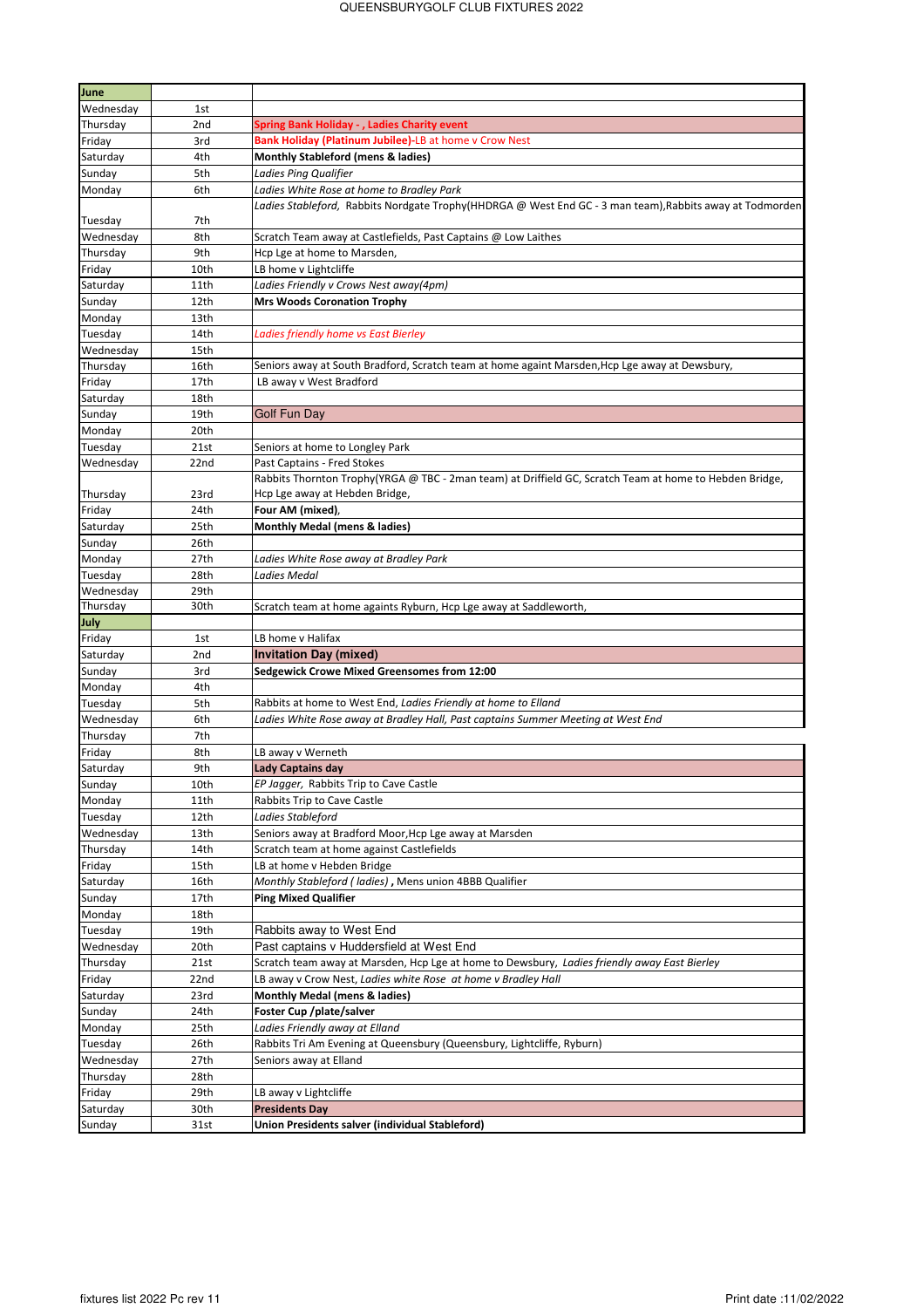| <b>August</b>                          |              |                                                                              |
|----------------------------------------|--------------|------------------------------------------------------------------------------|
| Monday                                 | 1st          |                                                                              |
| Tuesday                                | 2nd          | Ladies Medal                                                                 |
| Wednesday                              | 3rd          |                                                                              |
| Thursday                               | 4th          |                                                                              |
| Friday                                 | 5th          | LB at Home v West Bradford                                                   |
| Saturday                               | 6th          | Mens open week 4BBB                                                          |
| Sunday                                 | 7th          | <b>Queensbury Cup</b>                                                        |
| <b>Monday</b>                          | 8th          | Ladies open week 4BBB                                                        |
| Tuesday                                | 9th          | Senior mens open week 4BBB                                                   |
| Wednesday                              | 10th         | Past Captains v Bradford at Ghyll                                            |
| Thursday                               | 11th         | Open week Mixed team (2men 2 women)                                          |
| Friday                                 | 12th         |                                                                              |
| Saturday                               | 13th         | Open week 4 person team Stableford                                           |
| Sunday                                 | 14th         | Ladies Trip Mcdonald Portal                                                  |
| Monday                                 | 15th         | Ladies Trip Mcdonald Portal                                                  |
| Tuesday                                | 16th         |                                                                              |
| Wednesday                              | 17th         | Seniors at home to South Bradford, Past captains v Harrogate at Bradley hall |
| Thursday                               | 18th         |                                                                              |
| Friday                                 | 19th         | Ladies Friendly v Crows Nest at Home                                         |
| Saturday                               | 20th         |                                                                              |
| Sunday                                 | 21st         |                                                                              |
| Monday                                 | 22nd         | Rabbits away at Saddleworth                                                  |
| Tuesday                                | 23rd         | Ladies Stableford                                                            |
| Wednesday                              | 24th         |                                                                              |
| Thursday                               | 25th         |                                                                              |
|                                        | 26th         |                                                                              |
| Friday<br>Saturday                     | 27th         | Monthly Stableford (mens & ladies)                                           |
| Sunday                                 | 28th         | Scratch Cup am, Ladies Dora Ingham Tri-Am                                    |
| Monday                                 | 29th         | <b>Bank Holiday - Mixed Texas Scramble</b>                                   |
| Tuesday                                | 30th         |                                                                              |
| Wednesday                              | 31st         | Seniors at home to Bradford Moor                                             |
|                                        |              |                                                                              |
|                                        |              |                                                                              |
|                                        |              |                                                                              |
|                                        | 1st          | Thursday Cup trip to Shipley Beckfoot                                        |
| <b>September</b><br>Thursday<br>Friday | 2nd          |                                                                              |
| Saturday                               | 3rd          | Stableford final/monthly stableford                                          |
| Sunday                                 | 4th          |                                                                              |
| Monday                                 | 5th          |                                                                              |
|                                        | 6th          | Ladies stableford / Stableford Final                                         |
| Tuesday<br>Wednesday                   | 7th          | Past Captains v Sheffield at Renshaw Park                                    |
| Thursday                               | 8th          |                                                                              |
| Friday                                 | 9th          |                                                                              |
| Saturday                               | 10th         | <b>Rabbits Classic</b>                                                       |
| Sunday                                 | 11th         |                                                                              |
| Monday                                 | 12th         |                                                                              |
| Tuesday                                | 13th         |                                                                              |
| Wednesday                              | 14th         |                                                                              |
| Thursday                               | 15th         |                                                                              |
| Friday                                 | 16th         |                                                                              |
| Saturday                               | 17th         | September Cup                                                                |
| Sunday                                 | 18th         | <b>KO Finals Day</b>                                                         |
| Monday                                 | 19th         |                                                                              |
| Tuesday                                | 20th         |                                                                              |
| Wednesday                              | 21st         | Lady Past Captains at Elland                                                 |
| Thursday                               | 22nd         |                                                                              |
| Friday                                 | 23rd         |                                                                              |
| Saturday                               | 24th         | Medal Final /monthly medal                                                   |
| Sunday                                 | 25th         | Ladies E L Individuals at Bracken Ghyll, Mick Taylor memorial trophy         |
| Monday                                 | 26th         |                                                                              |
| Tuesday                                | 27th         | Ladies Medal / Monthly Medal                                                 |
| Wednesday                              | 28th         | Past Captains v York at Crows Nest                                           |
| Thursday<br>Friday                     | 29th<br>30th |                                                                              |